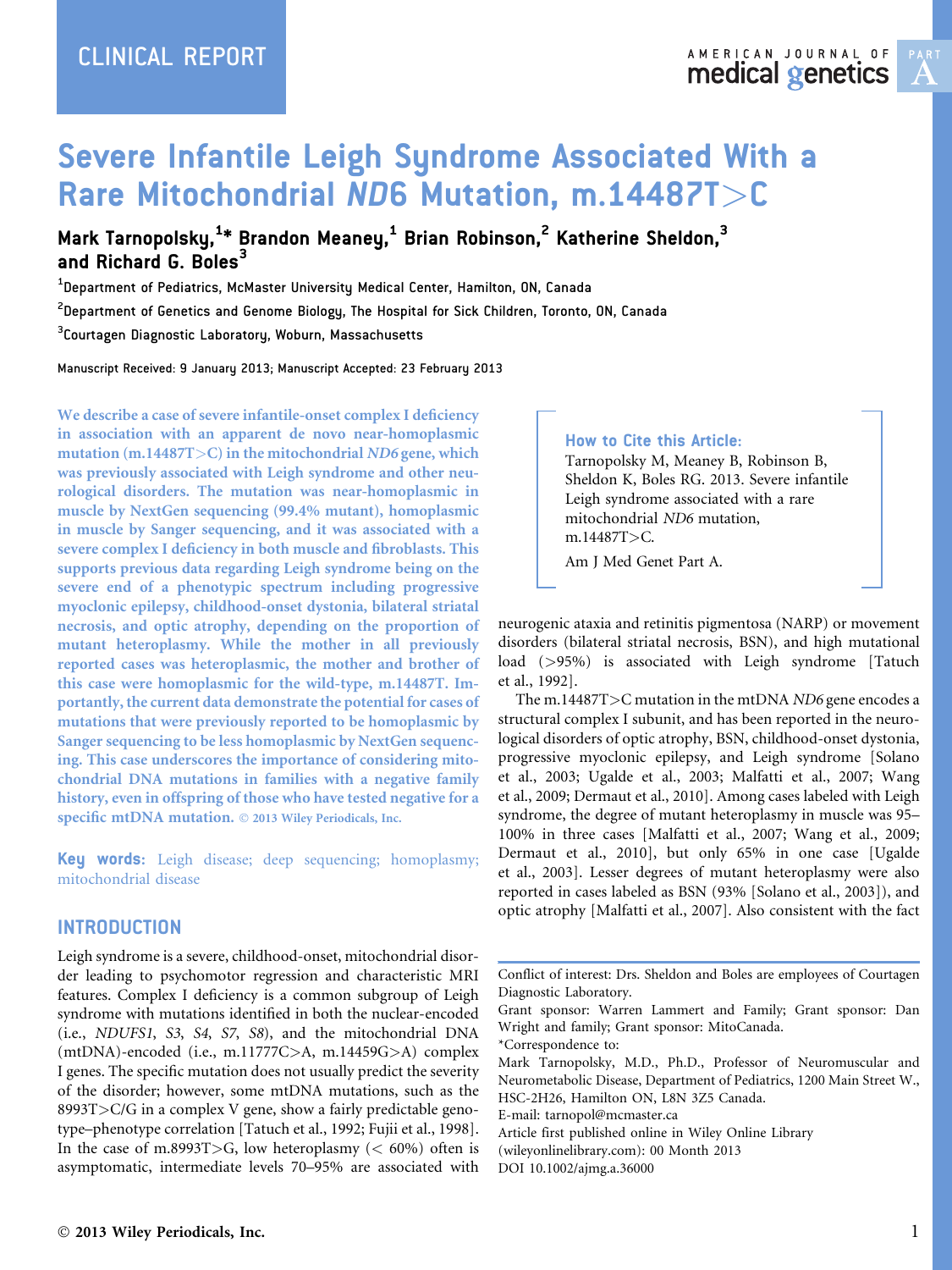that higher levels of heteroplasmy are generally associated with a more severe phenotype [Tatuch et al., 1992], in one family, homoplasmy (100% mutant) was associated with Leigh syndrome, 97– 99% with progressive myoclonic epilepsy, and 8–35% with "migraine with aura, Leber hereditary optic neuropathy (LHON), sensorineural hearing loss and diabetes mellitus type 2," all in muscle [Dermaut et al., 2010]. In two of the cases evaluated, transmitochondrial cybrids showed a severe complex I deficiency [Solano et al., 2003; Ugalde et al., 2003].

In each case previously reported with m.14487T>C, the mother was heteroplasmic [Malfatti et al., 2007]. Also, in each case, recognition of an mtDNA mutation was facilitated by apparent maternal inheritance and/or obvious heteroplasmy in the proband's blood. We herein report a case of fatal Leigh syndrome in an infant with a negative family history, in which the patient was near-homoplasmic for m.14487T>C in muscle, and his mother and two siblings are homoplasmic for the wild-type m.14487C. This case supports the association of high-level heteroplasmy of m.14487T>C with Leigh syndrome, and underscores the importance of NextGen sequencing in differentiating near-homoplasmic from truly homoplasmic mutations in mitochondrial disease. Importantly, we also demonstrate the potential for mtDNA mutations to arise sporadically within a family.

## PATIENTS AND METHODS

A 6.5-month-old male infant (proband) presented to the emergency room with progressive respiratory issues including feedinginduced cyanosis. He was found to be somnolent with low oxygen saturation, and was intubated and ventilated. The child was born at term without complications, and was delayed in gross motor development; by 6 months he was not rolling or making any attempts to push up when placed on his stomach. Hearing and vision appeared intact. There were no seizures. In the weeks prior to his emergency admission, he was noted to be taking deep breaths, feeding for short periods of time, pulling back, and gasping for air with progressive peri-oral cyanosis during feeding. He had dysconjugate eye movements. Lactate was 3.0 mmol/L in serum (normal <2.2 mmol/L). CT scan showed decreased attenuation in basal ganglia and thalamus suspicious for BSN and/or Leigh syndrome. MRI showed hyperintensity on T2-weighted imaging in the putamen and globus pallidus, thalami and brain stem consistent with Leigh syndrome. He was extubated a week later and sent home on gastrostomy tube feedings. Follow up neurological examination demonstrated nystagmus, poor head control, severe hypotonia with brisk knee and ankle reflexes, and an extensor plantar response. A muscle biopsy during the initial admission was normal at the light and electron microscopic level, but showed a mitochondrial complex  $I + III$  enzyme deficiency, confirmed on fibroblasts (see below).

When the proband was 8 months of age, his mother became pregnant and wished to have chorionic villous sampling and prenatal counseling. These tests confirmed a normal complex I activity  $(144 \text{ mU/U CS}, \text{NR} = 80-260)$  [Robinson, 2001], and she subsequently gave birth to a healthy baby boy. The proband died at 13 months of age with increasing apneic episodes and respiratory insufficiency. Five months after this event, the parents became

extremely anxious about the possibility that the brother may still develop complex I-associated Leigh syndrome. Consequently, a needle muscle biopsy and fibroblast culture were obtained showing a normal lactate to pyruvate ratio in fibroblasts and normal complex  $I + III$  activity with the muscle biopsy being normal at the light and electron microscopic level and showing normal complex I + III activity (0.75 mol/min/g,  $NR = 0.5-1.9$ ).

The brother went on to have normal development and is currently healthy at age 10, as is his sister, currently age 14. The mother is healthy with no neurologic issues. Muscle DNA from the proband and his brother was extracted according to conventional methods. The mitochondrial DNA from both was selectively amplified using proprietary primers and sequenced by Courtagen Laboratories using Next Generation sequencing technology and Illumina's Miseq instrumentation. The samples were sequenced to an average depth of  $10,000\times$ , enabling detection of heteroplasmic variants at levels <1%. In addition, the sequence for approximately 1,100 nuclear-encoded genes, comprising essentially all known mitochondrial-located proteins and including all MitoCarta genes (http://www.broadinstitute.org/pubs/MitoCarta/human.mito-

carta.html) was obtained for the proband. Any clinically relevant mutations were verified by Sanger sequencing. Muscle biopsy respiratory chain enzyme activity for complex  $I + III$ ,  $II + III$ , IV and citrate synthase were measured as previously described [Safdar et al., 2010], and fibroblast culture was established with enzyme activity for complex I,  $I + III$ ,  $II + III$ , IV, citrate synthase determined as previously described [Robinson, 1994].

## RESULTS

Biochemical analysis of the muscle from the proband demonstrated an isolated complex I deficiency with a compensatory increase in citrate synthase (complex  $I + III = 0.32$  [NR = 0.5–1.9]; complex II + III = 2.3 [0.6–2.3]; cytochrome c oxidase = 4.7 [0.6– 2.5]; citrate synthase  $= 15.2$  [0.8–5.5]) and fibroblasts (complex  $I = 8.2$  [18.9–44.2]; complex  $II + III = 63.9$  [41.8–74.4]; complex IV = 183 [147–252]; citrate synthase = 213 [144–257]). In contrast, the unaffected brother showed normal complex  $I + III$ activity  $(0.75 \, [0.5-1.9])$  in muscle and normal complex I  $+$  III in fibroblasts (44.0 [36.5–42.6]) as well as normal complex I activity in the chorionic villus sample in utero (data above).

No heteroplasmic sequence variants were found in muscle samples from the proband, his brother or their mother by NextGen sequencing. Each sample showed identical homoplasmic sequence variants: m.5293G>A; Ser275Asn and m.13135G>A; Ala276Thr, and were from haplogroup H1 (m.3010G>A). The sequences were compared, and the only difference was that the proband showed near homoplasmy for m.14487T>C (99.4% mutant; Met63Val [appearing homoplasmic by Sanger sequencing]; yet, neither the white blood cell-derived DNA from his mother nor the musclederived DNA from his brother showed the m.14487T>C transition mutation using both NextGen and Sanger sequencing (Table I).

## **DISCUSSION**

The current case confirms pathogenicity of the m.14487T>C sequence variant previously described as a cause of Leigh syn-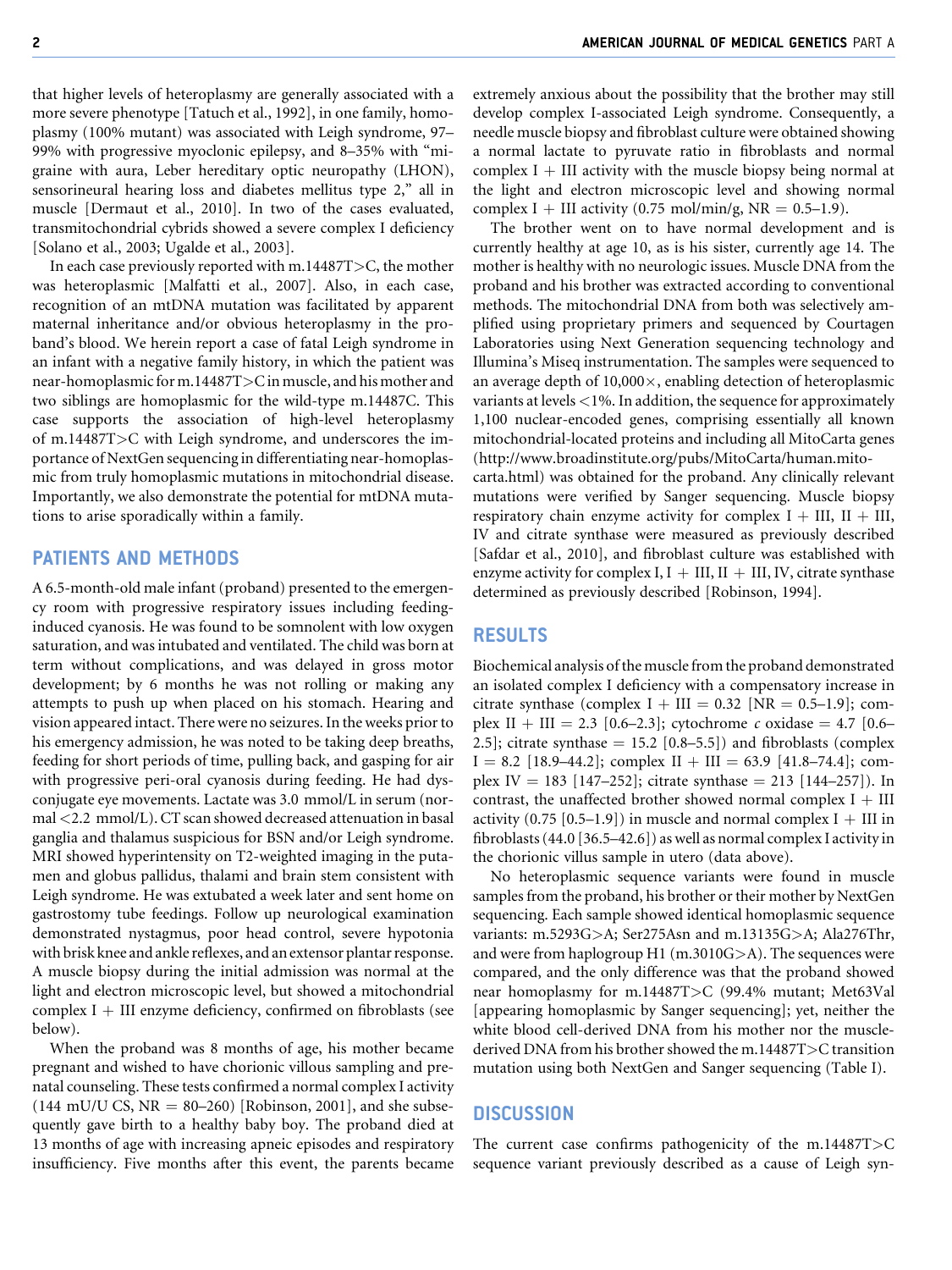|                |                                                                                                                                                                                                                                 | TABLE I. Next Gen Sequencing of the m.14487T>C Mutation |           |           |                  |
|----------------|---------------------------------------------------------------------------------------------------------------------------------------------------------------------------------------------------------------------------------|---------------------------------------------------------|-----------|-----------|------------------|
| <b>Sample</b>  | # Reads $=$ T [wt]                                                                                                                                                                                                              | # Reads C                                               | # Reads G | # Reads A | Heteroplasmy [%] |
| Patient        | 33                                                                                                                                                                                                                              | 5951                                                    |           |           | 99.4             |
| Mother         | 4.929                                                                                                                                                                                                                           |                                                         |           |           | ${<}0.1$         |
| <b>Brother</b> | 5.453                                                                                                                                                                                                                           |                                                         |           |           | ${<}0.1$         |
|                | Data are the number of reads for the specific pucleotide $\Lambda$ C. C. T) with T as the wild tupe (wt) and C as the mutant. The $%$ beteroplasmu is the aratio of mutant (wt. $\sim$ 100. For the mother and the brother, the |                                                         |           |           |                  |

Data are the number of reads for the specific nucleotide (A, C, G, T) with T as the wild-type (wt) and C as the mutant. The % heteroplasmy is the ratio of mutant/wt  $\,\times\,$ Data are the number of reads for the specific nucleotide (A, C, G, T) with T as the wild-type (wt) and C as the mutant. The % heteroplasmy is the ratio of mutant/wt × 100. For the mother and the brother, the<br>very low prop homoplasmu for the wild-tupe.

drome and other neurological phenotypes [Solano et al., 2003; Ugalde et al., 2003; Malfatti et al., 2007; Wang et al., 2009; Dermaut et al., 2010]. This conclusion is strengthened because essentially every mitochondrial gene encoded by both mtDNA (in muscle) and nuclear DNA was sequenced with high coverage and no other mutations were identified. This case also provides support for higher degrees of heteroplasmy resulting in more severe clinical phenotypic severity, with infantile-onset Leigh syndrome generally associated with m.14487T>C heteroplasmy greater than 95%.

The unique aspect of the current case report is that the nearhomoplasmic m.14487T>C mutation appears to have arisen from a mother who did not have the mutation somatically. In all previous cases of a m.14487T>C mutation, mothers of affected offspring showed heteroplasmy in blood of 26–65% [Solano et al., 2003; Ugalde et al., 2003; Malfatti et al., 2007; Dermaut et al., 2010]. The complete absence of the mutation in skeletal muscle from an unaffected sibling implies the possibility of either germ line mosaicism in the mother or a spontaneous de novo mutation arising during embyrogenesis in the proband.

Pre-natal diagnosis for mothers harboring heteroplasmic mtDNA mutations remains a challenge. Much of the positive experience comes from the m.8993 Leigh/NARP mutations where the mutational burden of the chorionic villus or amniocentesis can be used to predict the phenotypic severity of the offspring, and, in general, women with lower mutational burdens are at lower risk for the transmission of very high heteroplasmic mutational load associated with Leigh syndrome [White et al., 1999; Thorburn and Dahl, 2001]. In the case of m.14487T>C, the heteroplasmic load of the mothers in previous reports (26–65%) could not be used to predict mutational load/phenotypic expression in the offspring [Solano et al., 2003; Ugalde et al., 2003; Malfatti et al., 2007; Dermaut et al., 2010], and this case further highlights this observation in that a mother with essentially 0% heteroplasmy gave birth to a son with severe Leigh disease and 99.4% mutant heteroplasmy. In this case, the chorionic villus sample provided an accurate representation of the clinical phenotype (normal complex I in both CVS and childhood fibroblasts associated with absence of syndrome); however, the absence of a CVS sample from the proband in utero, and limited sample size leaves us unable to comment on the possibility of the universality of the relationship (i.e., false negative or false positive rates, in the former and later situation, respectively). Unfortunately, we did not have any of the CVS sample remaining to confirm the absence of the m.14487T>C in the brother in

utero; however, complete absence of the mutation in his muscle biopsy using NextGen sequencing (<0.1% mutant) implied that he did not inherit the mutation.

In summary, our findings, in combination with previous reports [Dermaut et al., 2010], demonstrate that them.14487T>Cmutation is associated with Leigh syndrome and additional neurological phenotypes on a phenotypic spectrum of severity likely influenced by the mutational heteroplasmy. Leigh disease occurs under the condition of homoplasmy or near-homoplasmy, which, like complex I deficiency with LHON (m.11778G>A, m.3460G>A, m.14484T>C), reversible infantile COX deficiency (m.14674T> C/G), and m.1555A>G-related deafness, demonstrates the importance of assessing for pathological mutations among homoplasmic sequence variants. Finally, most cases of homoplasmy are reported using Sanger sequencing or chip-based technology [Dermaut et al., 2010], and this case highlights the value of NextGen sequencing in evaluating either very low or very high levels of mutant heteroplasmy undetectable by other methods.

## ACKNOWLEDGMENTS

The authors would like to thank the involvement of the family in the provision of samples during the initial diagnostic work-up. Funding for some of the mitochondrial research program of Dr Tarnopolsky came from Warren Lammert and Family, Dan Wright and family, and MitoCanada.

#### REFERENCES

- Dermaut B, Seneca S, Dom L, Smets K, Ceulemans L, Smet J, De Paepe B, Tousseyn S, Weckhuysen S, Gewillig M, Pals P, Parizel P, De Bleecker JL, Boon P, De Meirleir L, De Jonghe P, Van Coster R, Van Paesschen W, Santens P. 2010. Progressive myoclonic epilepsy as an adult-onset manifestation of Leigh syndrome due to m.14487T>C. J Neurol Neurosurg Psychiatry 81:90–93.
- Fujii T, Hattori H, Higuchi Y, Tsuji M, Mitsuyoshi I. 1998. Phenotypic differences between T–>C and T–>G mutations at nt 8993 of mitochondrial DNA in Leigh syndrome. Pediatr Neurol 18:275–277.
- Malfatti E, Bugiani M, Invernizzi F, de Souza CF, Farina L, Carrara F, Lamantea E, Antozzi C, Confalonieri P, Sanseverino MT, Giugliani R, Uziel G, Zeviani M. 2007. Novel mutations of ND genes in complex I deficiency associated with mitochondrial encephalopathy. Brain J Neurol 130:1894–1904.
- Robinson BH. 1994. MtDNA and nuclear mutations affecting oxidative phosphorylation: Correlating severity of clinical defect with